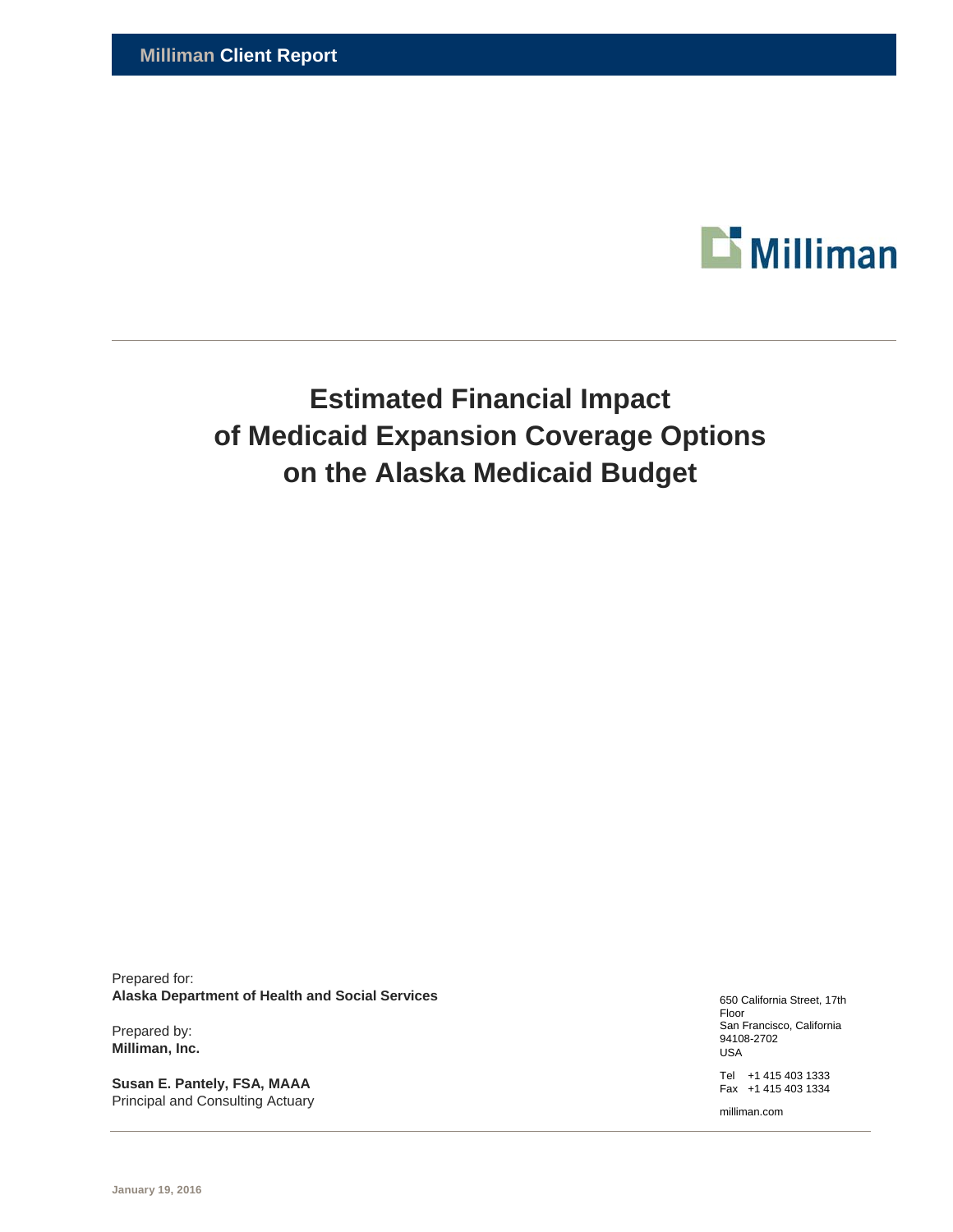### **Table of Contents**

| III. |  |
|------|--|
|      |  |
|      |  |
|      |  |
|      |  |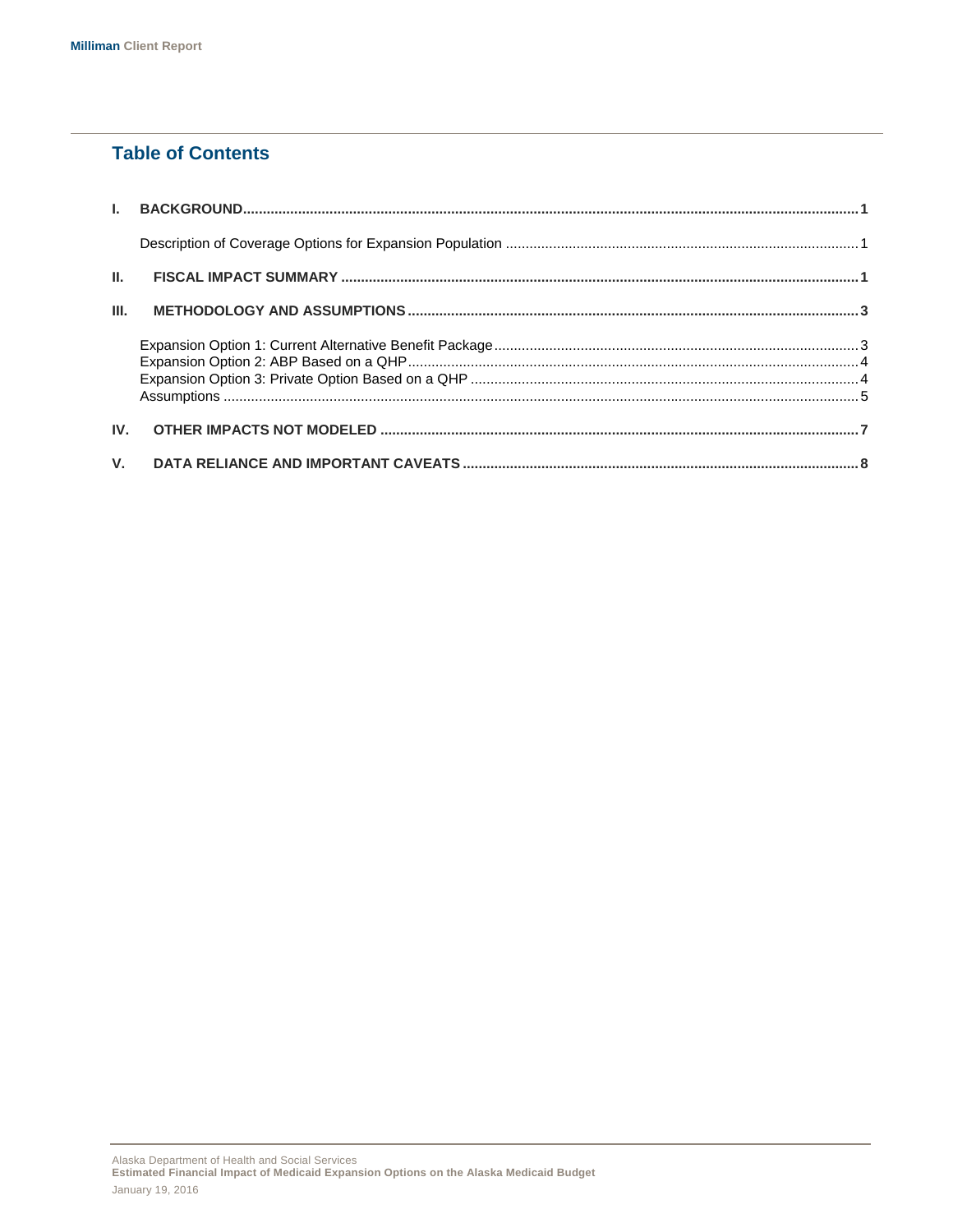## **I. BACKGROUND**

The Alaska Department of Health and Social Services (AK DHSS) is exploring various health system reform initiatives through its Medicaid Redesign and Expansion Project. In June 2015, the Alaska Department of Health and Social Services contracted with Agnew::Beck Consulting, Health Management Associates, and Milliman, Inc. to provide technical assistance for the Department's Medicaid Redesign and Expansion Project. As part of this engagement, Milliman was asked to estimate the financial impact to the state Medicaid medical expenditures, including the incremental administrative cost, of these reform initiatives. We have not included costs that require a capital investment such as an investment in Information Technology (IT) Infrastructure that may be required to administer the proposed Expansion Options. We have not analyzed the fiscal impact to the state's economy, uninsured population health care costs, or other residual economic impacts in this report. This report contains our findings related to the options for the Medicaid expansion population.

### **Description of Coverage Options for Expansion Population**

Agnew::Beck worked closely with AK DHSS to design the project approach and stakeholder engagement process. The HMA team completed an Environmental Assessment and shared the findings with key partners. Throughout the process, HMA shared policy expertise and national experience. Milliman attended all key partner work sessions, provided feedback on potential actuarial impact, and reviewed draft analyses throughout each round of the project. Medicaid expansion options were identified based on stakeholder feedback, other states' experiences, and an understanding of Alaska's current Medicaid system. Upon completion of this process, Milliman was asked to estimate expenditures for the following options:

**Expansion Option 1**: **Current Alternative Benefit Plan (ABP)**. On September 1, 2015, Alaska Medicaid expanded eligibility to include adults between ages 19 to 64, who have income at or below 138 percent of the Federal Poverty Level (FPL) and who are not eligible for another type of coverage under Medicaid or Medicare. Individuals eligible for Medicaid under Alaska's expansion are covered under an ABP that is defined as the standard benefits offered to other Medicaid eligible individuals in the state. Expansion Option 1 assumes expansion enrollees continue to receive coverage under the current Alternative Benefit Plan that includes the same benefits and services provided to existing Medicaid enrollees.

**Expansion Option 2**: **Alternative Benefit Plan (ABP) based on a Qualified Health Plan (QHP)**. Under Expansion Option 2, expansion enrollees are covered under a benefit package based on an ABP that differs from the current Medicaid benefit package.

**Expansion Option 3: Private Option based on a Qualified Health Plan (QHP).** Expansion enrollees purchase coverage through the Federally Facilitated Marketplace. Medicaid pays premiums and co-payment amounts directly to the private insurer and pays for any required Medicaid services not provided through the QHP.

# **II. FISCAL IMPACT SUMMARY**

Alaska Medicaid expanded eligibility on September 1, 2015. In order to avoid showing a partial year during the ramp up period of Medicaid expansion, we did not include state fiscal year 2016 in our analysis. Although any changes to the current expansion population coverage could not occur until at least state fiscal year 2018, our analysis analyzes the fiveyear period beginning with state fiscal year 2017. The tables below summarize the projected state and federal expenditures for the Medicaid expansion enrollees by state fiscal year for each coverage option.

**Alaska Department of Health and Social Services 1** 

Estimated Financial Impact of Medicaid Expansion Options on the Alaska Medicaid Budget

This report assumes that the reader is familiar with the State of Alaska's Medicaid program and its benefits. The report was prepared solely to provide assistance to AK DHSS to determine which, if any, modifications to make to the program. It may not be appropriate for other purposes. Milliman does not intend to benefit and assumes no duty or liability to other parties who receive this work. This material should only be reviewed in its entirety.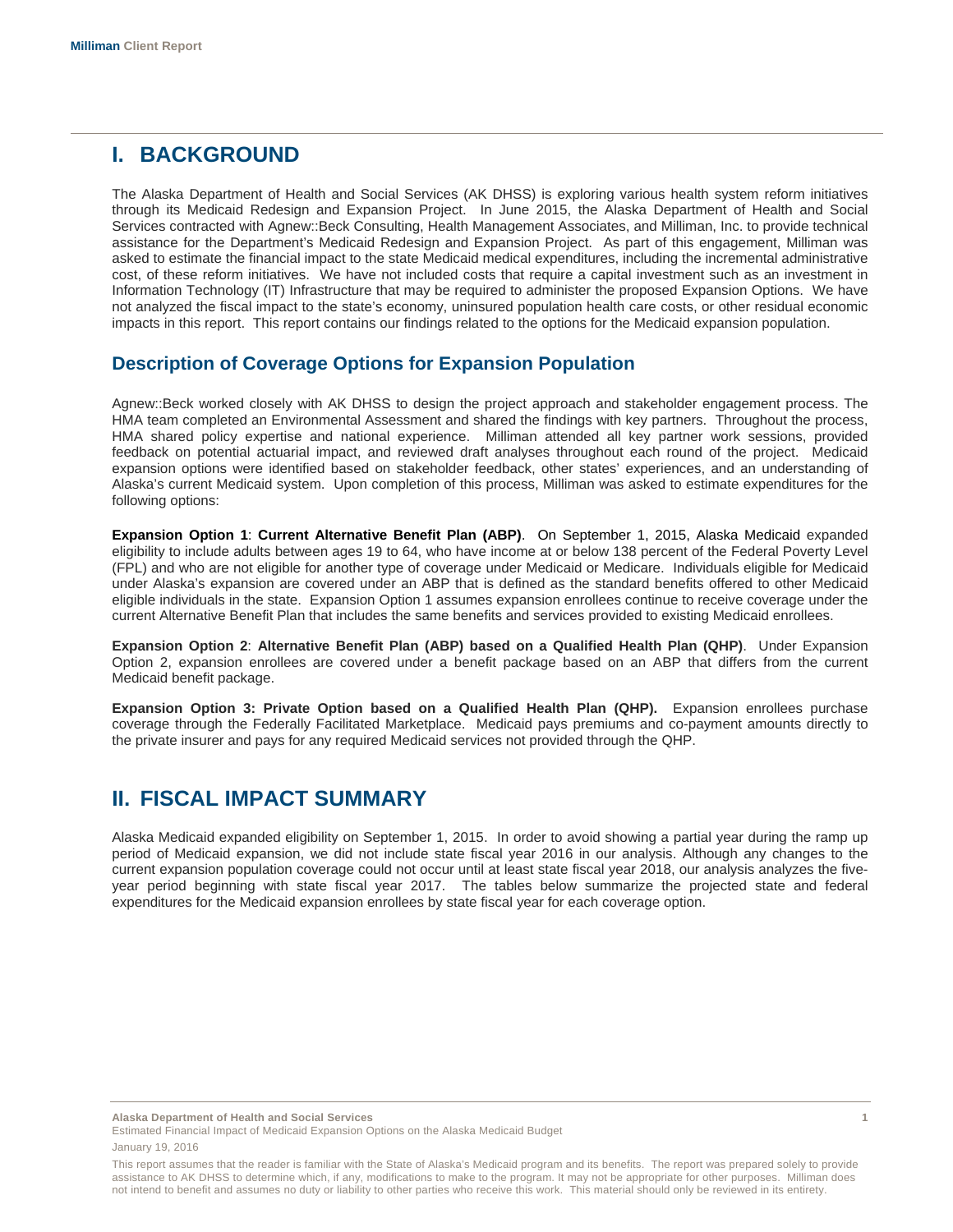| <b>Expansion Option 1: Current Alternative Benefit Package*</b> |               |               |               |               |               |
|-----------------------------------------------------------------|---------------|---------------|---------------|---------------|---------------|
|                                                                 | <b>FY2017</b> | <b>FY2018</b> | <b>FY2019</b> | <b>FY2020</b> | <b>FY2021</b> |
| New ly Eligible Adults                                          | 41.980        | 42.050        | 42.120        | 42.190        | 42,260        |
| Take-Up Rate                                                    | 55.4%         | 63.0%         | 63.0%         | 63.0%         | 63.0%         |
| New Enrollees                                                   | 23,273        | 26.492        | 26,535        | 26,580        | 26,623        |
| Cost Per Enrollee                                               |               |               |               |               |               |
| Medical                                                         | \$7.854       | \$8,213       | \$8.593       | \$8.994       | \$9,418       |
| Admin                                                           | \$59          | \$62          | \$65          | \$68          | \$71          |
| Total                                                           | \$7,913       | \$8,275       | \$8,658       | \$9,062       | \$9,489       |
| <b>Total Cost</b>                                               | \$184,161,000 | \$219,234,000 | \$229,743,000 | \$240,876,000 | \$252.634.000 |
| <b>Federal Cost</b>                                             | \$179,294,000 | \$207,471,000 | \$215,331,000 | \$221,394,000 | \$228,761,000 |
| <b>State Cost</b>                                               | \$4.867.000   | \$11.763.000  | \$14.412.000  | \$19,482,000  | \$23.873.000  |

\* Excludes impact of pharmacy rebates and third party recoveries. Excludes savings from Medicaid reform initiatives. Excludes savings from cost reductions in other state programs.

| Expansion Option 2: Alternative Benefit Plan (ABP) based on a Qualified Health Plan (QHP)** |                |                |                |                |                |
|---------------------------------------------------------------------------------------------|----------------|----------------|----------------|----------------|----------------|
|                                                                                             | <b>FY2017</b>  | <b>FY2018</b>  | <b>FY2019</b>  | <b>FY2020</b>  | <b>FY2021</b>  |
| New ly Eligible Adults                                                                      | 41,980         | 42,050         | 42,120         | 42,190         | 42,260         |
| Take-Up Rate                                                                                | 55.4%          | 63.0%          | 63.0%          | 63.0%          | 63.0%          |
| New Enrollees                                                                               | 23,273         | 26,492         | 26,535         | 26,580         | 26,623         |
| Cost Per Enrollee                                                                           |                |                |                |                |                |
| Medical                                                                                     | \$7,326        | \$7,672        | \$8,039        | \$8,427        | \$8,838        |
| Admin                                                                                       | \$93           | \$97           | \$102          | \$107          | \$112          |
| Total                                                                                       | \$7,418        | \$7,770        | \$8,141        | \$8,534        | \$8,950        |
| <b>Total Cost</b>                                                                           | \$172,648,000  | \$205,831,000  | \$216,021,000  | \$226,831,000  | \$238,266,000  |
| <b>Federal Cost</b>                                                                         | \$167,699,000  | \$194,394,000  | \$202,076,000  | \$208,115,000  | \$215,396,000  |
| <b>State Cost</b>                                                                           | \$4,949,000    | \$11,437,000   | \$13,945,000   | \$18,716,000   | \$22,870,000   |
| <b>Comparison to Expansion Option 1</b>                                                     |                |                |                |                |                |
| Change in Total Cost                                                                        | (\$11,513,000) | (\$13,403,000) | (\$13,722,000) | (\$14,045,000) | (\$14,368,000) |
| Change in Federal Cost                                                                      | (\$11,595,000) | (\$13,077,000) | (\$13,255,000) | (\$13,279,000) | (\$13,365,000) |
| Change in State Cost                                                                        | \$82,000       | (\$326,000)    | (\$467,000)    | (\$766,000)    | (\$1,003,000)  |

\*\* Excludes impact of pharmacy rebates and third party recoveries. Excludes savings from Medicaid reform initiatives. Excludes savings from cost reductions in other state programs.

For state fiscal years 2020 and later, we estimate that Expansion Option 2 would result in a cost reduction of approximately 4% in comparison to the Expansion Option 1 projected state and federal Medicaid expansion expenditures. This is primarily driven by the removal of dental benefits for these members. For state fiscal year 2017, we estimate an increase in state cost under Expansion Option 2. The state's share of increase in administrative cost would be greater than the state's share of decrease in medical cost, resulting in the increase of state cost in total. We assumed the same Medicaid enrollment take-up rates for all three options. Therefore, we did not measure any change in participation that may occur based on the option implemented. However, take-up rates may be lower for Expansion Option 2 due to the

**Alaska Department of Health and Social Services 2** 

Estimated Financial Impact of Medicaid Expansion Options on the Alaska Medicaid Budget

This report assumes that the reader is familiar with the State of Alaska's Medicaid program and its benefits. The report was prepared solely to provide assistance to AK DHSS to determine which, if any, modifications to make to the program. It may not be appropriate for other purposes. Milliman does not intend to benefit and assumes no duty or liability to other parties who receive this work. This material should only be reviewed in its entirety.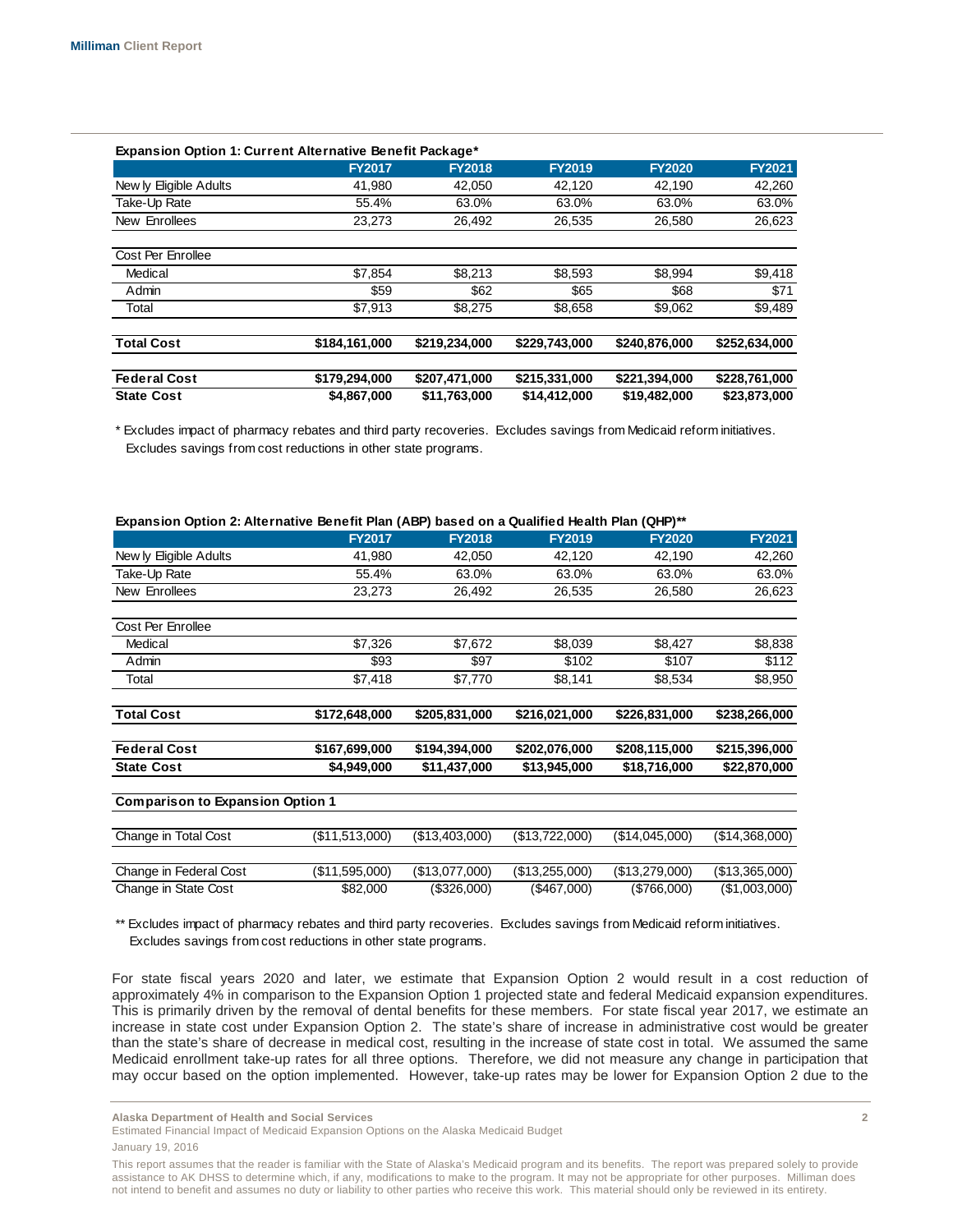removal of dental benefits. In particular, younger, healthier eligibles may find the dental coverage more valuable than the medical coverage and have less incentive to enroll under Expansion Option 2.

| Coverage Option 3: Private Option based on a Qualified Health Plan (QHP)*** |               |               |               |               |               |
|-----------------------------------------------------------------------------|---------------|---------------|---------------|---------------|---------------|
|                                                                             | <b>FY2017</b> | <b>FY2018</b> | <b>FY2019</b> | <b>FY2020</b> | <b>FY2021</b> |
| New ly Eligible Adults                                                      | 41,980        | 42,050        | 42,120        | 42,190        | 42,260        |
| Take-Up Rate                                                                | 55.4%         | 63.0%         | 63.0%         | 63.0%         | 63.0%         |
| New Enrollees                                                               | 23,273        | 26,492        | 26,535        | 26,580        | 26,623        |
| Cost Per Enrollee                                                           |               |               |               |               |               |
| Medical                                                                     | \$10,288      | \$10,904      | \$11,561      | \$12,262      | \$13,009      |
| Admin                                                                       | \$99          | \$105         | \$112         | \$118         | \$126         |
| Total                                                                       | \$10,387      | \$11,010      | \$11,673      | \$12,380      | \$13,134      |
| <b>Total Cost</b>                                                           | \$241,747,000 | \$291,668,000 | \$309,741,000 | \$329,062,000 | \$349,671,000 |
| <b>Federal Cost</b>                                                         | \$179,294,000 | \$207,471,000 | \$215,331,000 | \$221,394,000 | \$228,761,000 |
| <b>State Cost</b>                                                           | \$62,453,000  | \$84,197,000  | \$94,410,000  | \$107,668,000 | \$120,910,000 |
| <b>Comparison to Expansion Option 1</b>                                     |               |               |               |               |               |
| Change in Total Cost                                                        | \$57,586,000  | \$72,434,000  | \$79,998,000  | \$88,186,000  | \$97,037,000  |
| Change in Federal Cost                                                      | \$0           | \$0           | \$0           | \$0           | \$0           |
| Change in State Cost                                                        | \$57,586,000  | \$72,434,000  | \$79,998,000  | \$88,186,000  | \$97,037,000  |

\*\*\* Excludes impact of pharmacy rebates and third party recoveries. Excludes savings from Medicaid reform initiatives. Excludes savings from cost reductions in other state programs.

We estimate that the Expansion Option 3 would result in increased state and federal expenditures of between 30% and 40%, depending on fiscal year, over Expansion Option 1 projected state and federal Medicaid expansion expenditures. However, the federal government will not fund expenditures greater than those projected in the baseline. Therefore, the cost to the state would increase substantially over the projected expenditures for the state in the Expansion Option 1. As noted above, we assumed the same take-up rates for all three options, and did not measure any change in participation that may occur based on the option implemented. However, the perception of a commercial plan having greater access, desirability, and ease of maintaining coverage with income fluctuations may lead to higher take-up rates for Expansion Option 3.

Note that we have provided point estimates for both costs and enrollment. Actual results will vary from our projections for many reasons, including differences from assumptions regarding take up rates, projected members by FPL levels, cost trends, and future FMAP rates, as well as other random and non-random factors. Experience should continue to be monitored on a regular basis, with modifications to projections as necessary.

# **III. METHODOLOGY AND ASSUMPTIONS**

### **Expansion Option 1: Current Alternative Benefit Package**

Previously, the AK DHSS engaged Evergreen Economics to estimate the cost of the Medicaid expansion enrollees. In order not to duplicate effort, it was requested that we rely on the Evergreen report to the extent possible. We reviewed the Evergreen Economics memorandum "Projected Population, Enrollment, Service Costs and Demographics of Medicaid Expansion Beginning in FY2016" for reasonableness. Generally, we found the assumptions that Evergreen Economics used to be reasonable. We made the following modifications to the Evergreen Economics estimates to produce the expected expenditures for Expansion Option 1.

**Alaska Department of Health and Social Services 3** 

Estimated Financial Impact of Medicaid Expansion Options on the Alaska Medicaid Budget

This report assumes that the reader is familiar with the State of Alaska's Medicaid program and its benefits. The report was prepared solely to provide assistance to AK DHSS to determine which, if any, modifications to make to the program. It may not be appropriate for other purposes. Milliman does not intend to benefit and assumes no duty or liability to other parties who receive this work. This material should only be reviewed in its entirety.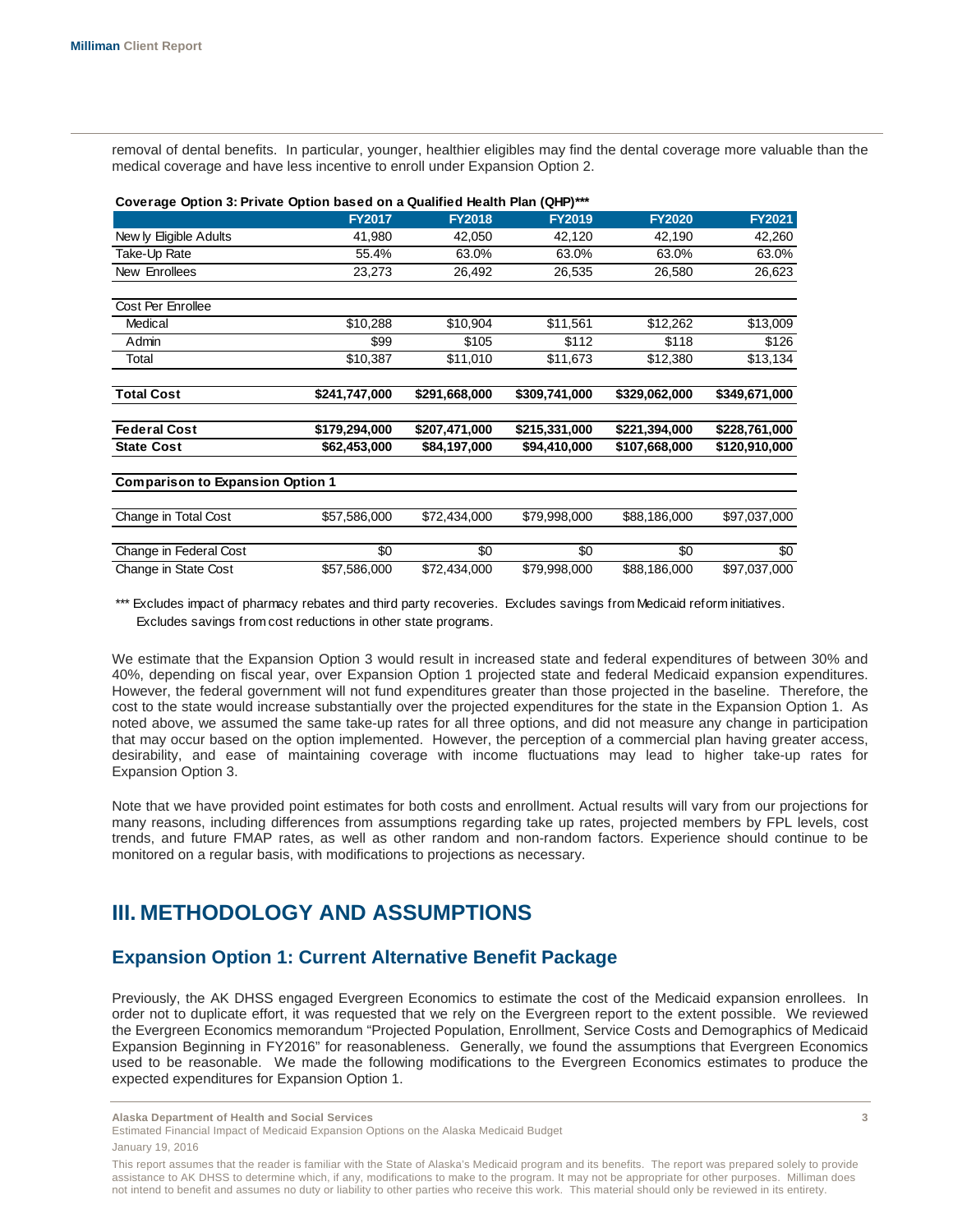- We used calendar year 2014 eligibility and claims experience for Alaska Medicaid enrollees 19-64 years of age, excluding enrollees classified as Old Age Assistance and Aid to the Blind or Disabled. We adjusted the historical experience to reflect the expected demographics of the expansion population and removed medical expenses related to pregnancy. The data identified tribal health facilities. We assumed the Alaska Native expansion enrollees will use the same proportion of services at tribal health facilities as the enrollees in the experience data. Calendar year 2014 data was not available when Evergreen's report was produced. We believe it is appropriate to use the most up-todate claims experience data.
- We included costs related to administrative activities in our estimate of the total cost of Medicaid expansion. There will be incremental costs associated with the administration of the additional members and we believe it is appropriate to include them in the expenditures associated with the expansion population. We assumed administrative costs would be 0.75% of expected total expenses, consistent with estimates used in the report "The Healthy Alaska Plan: A Catalyst for Reform."

We used the same take-up rate assumptions as the Evergreen report for consistency. Take-up rates observed in other states have been higher. However, the take-up rates for the expansion population in other states are below the take-up rates for the children populations in those states. Without further analysis, we believe the take-up rates assumed Alaska's expansion population have a similar relationship to the children take-up rates that are observed in Alaska.

### **Expansion Option 2: ABP Based on a QHP**

We adjusted baseline projections for the expected impact of the benefit changes. The benefit changes included:

- Removal of dental benefits
- Removal of hearing aid benefits
- **Increased coverage for services such as chiropractic and acupuncture**
- Reduction in vision benefits

Based on our interpretation of the benefits, the other benefit changes were assumed not to have a material impact on the results. The medically frail population must be provided the option of receiving traditional Medicaid benefits. We assumed that all medically frail Medicaid expansion enrollees would remain in the traditional Medicaid benefit package.

We increased emergency room utilization by 2% due to the removal of dental coverage. We assumed administrative expenses are 1.25% of total expenses due to the increased administrative effort associated with administering two benefit packages. We estimate that Expansion Option 2 would reduce state and federal Medicaid expenditures for the expansion population by approximately 4% in state fiscal years 2020 and later in comparison to Expansion Option 1. The primary driver of the difference in expenditures is the removal of the dental benefit. If all medically frail Medicaid expansion enrollees moved to the ABP based on a QHP, the reduction in state and federal Medicaid expenditures for the expansion population would be approximately 5% in state fiscal years 2020 and later.

### **Expansion Option 3: Private Option Based on a QHP**

The medically frail population is not required to enroll in the private option; therefore, we have assumed that all of the medically frail expansion enrollees will remain in traditional fee-for-service Medicaid. Based on observations from other states, we have estimated that approximately 10% of the expansion population will qualify as medically frail, with an average morbidity factor of 2.5 times the average expansion population morbidity, except for dental services where we assumed an average morbidity factor of 1.35. For the population who will enroll in the private option, the Medicaid program will be responsible for the following medical costs:

- Premium for coverage purchased from the individual marketplace
- Cost sharing amounts in excess of 5% of member income
- Cost of non-emergency transportation at a level similar to current Medicaid coverage

**Alaska Department of Health and Social Services 4** 

Estimated Financial Impact of Medicaid Expansion Options on the Alaska Medicaid Budget

This report assumes that the reader is familiar with the State of Alaska's Medicaid program and its benefits. The report was prepared solely to provide assistance to AK DHSS to determine which, if any, modifications to make to the program. It may not be appropriate for other purposes. Milliman does not intend to benefit and assumes no duty or liability to other parties who receive this work. This material should only be reviewed in its entirety.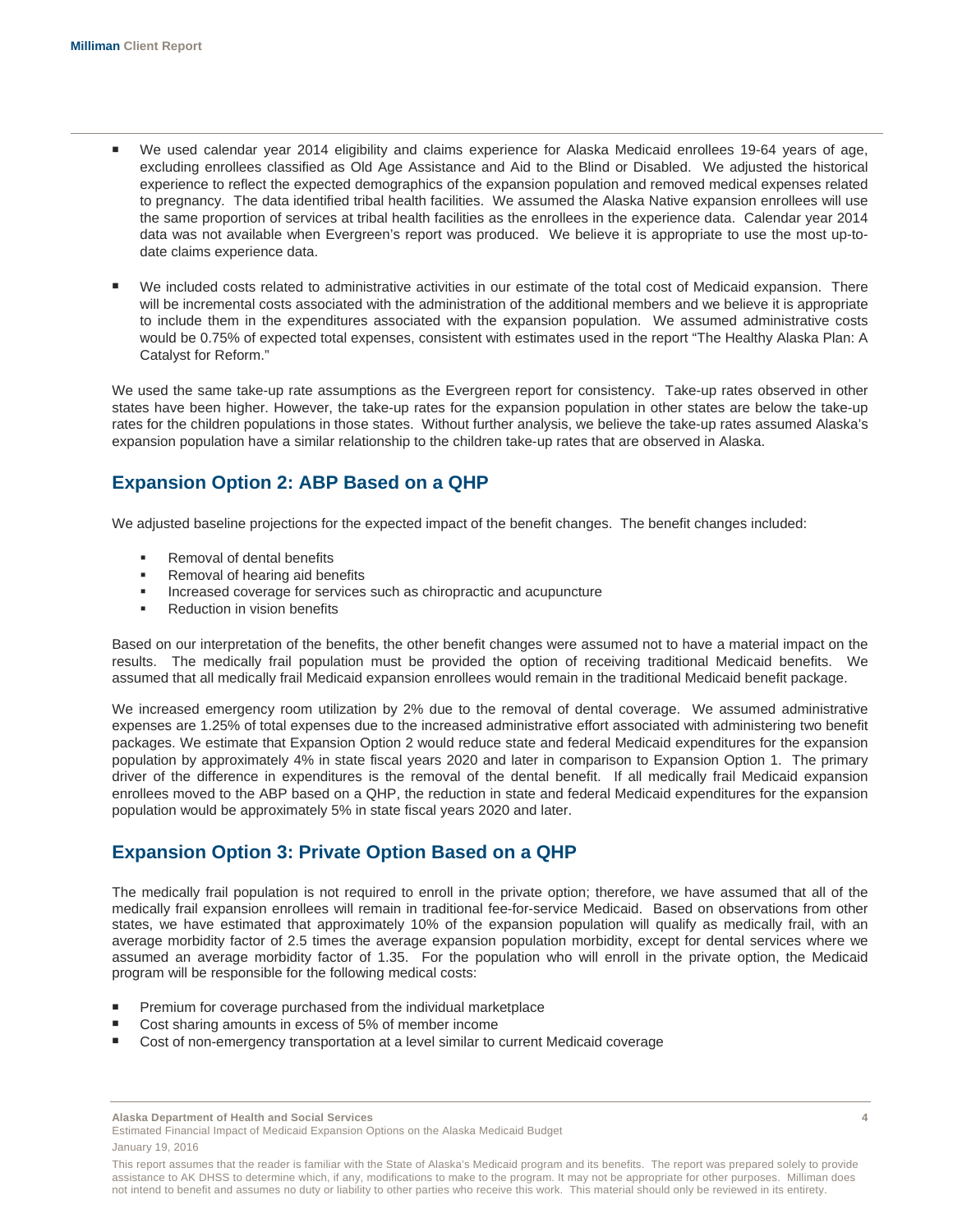We estimated the required revenue for the expansion population as the expected members multiplied by baseline Medicaid PMPM adjusted by the following factors:

- 1.25 factor to reflect increased provider fees associated with products offered on the Exchange
- 0.90 factor to reflect a shift from Medicaid fee-for-service to a more managed environment
- 30% silver plan cost-sharing
- 15% administrative load, typical of the administrative load included for commercial premiums

We estimated the required revenue for the individuals on the Exchange by multiplying the number of enrollees by the premium for 2016 second-lowest silver plan. We then solved for the premium adjustment needed to produce the estimated required revenue for both the expansion and individual Exchange members based on the demographics of the combined membership.

We estimate that the Expansion Option 3 would result in increased expenditures of between 30% and 40%, depending on fiscal year, over Expansion Option 1 projected state and federal Medicaid expansion expenditures. However, the federal government will not fund expenditures greater than those projected in the baseline. Therefore, the cost to the State of Alaska would increase substantially over the projected expenditures for the State in the Expansion Option 1.

The Alaska Exchange market has seen high rate increases the past two years and continues to evolve. It is difficult to project the future premium increase or decrease given the volatility of the individual market in the Alaska Exchange without a robust analysis of the underlying claims data. The estimates for Expansion Option 3 are highly dependent on the future premiums for individual coverage on the Alaska Exchange. To the extent the premiums are higher or lower than projected, the federal and state expenditures projected above may vary significantly.

Expansion Option 3 assumes all non-medically frail expansion eligibles receive coverage through the Alaska exchange. However, certain states have used split enrollment models where the lower FPL eligible receive traditional Medicaid and the higher FPL eligibles receive coverage through the Private Option. The split enrollment scenario may meet budget neutrality requirements resulting in a more favorable federal matching rate.

### **Assumptions**

The following assumptions were used in all of the expansion option projections unless otherwise noted below.

#### Expansion Population

The primary enrollees of Medicaid expansion are working-age adults 21–64 years of age who are not caring for dependent children, are not disabled or pregnant, and who are at or below 138 percent of Federal Poverty Level (FPL). The income eligibility threshold is 133% FPL with a 5% income disregard, making the threshold effectively 138% of FPL. In addition, Medicaid expansion affects a small number of other adults, 18–64 years of age, who do not meet current income limits for Medicaid eligibility. Specifically, Medicaid expansion will include Non-disabled individuals, ages 19-20, between 123% and 138% of FPL, and Disabled individuals, ages 18-64, between 102% and 138% of FPL, who do not receive Medicare.

#### Rebates and Third Party Liability

Pharmacy rebates and recoveries from third party liability have not been included in the projections and will reduce the projected costs in our analysis.

#### Pent-up Demand for Services

We did not include an adjustment for pent-up demand for services. Individuals who are currently uninsured may have pent-up demand for health care services; however, other sources were available to obtain financial assistance for medical care prior to Medicaid expansion in Alaska. For example, one program is the Chronic & Acute Medical Assistance (CAMA) program, a state-only program administered through the DHSS Division of Health Care Services that provides financial assistance to Alaskans who need medical care but do not qualify for the state Medicaid program. Additionally,

**Alaska Department of Health and Social Services 5** 

Estimated Financial Impact of Medicaid Expansion Options on the Alaska Medicaid Budget

This report assumes that the reader is familiar with the State of Alaska's Medicaid program and its benefits. The report was prepared solely to provide assistance to AK DHSS to determine which, if any, modifications to make to the program. It may not be appropriate for other purposes. Milliman does not intend to benefit and assumes no duty or liability to other parties who receive this work. This material should only be reviewed in its entirety.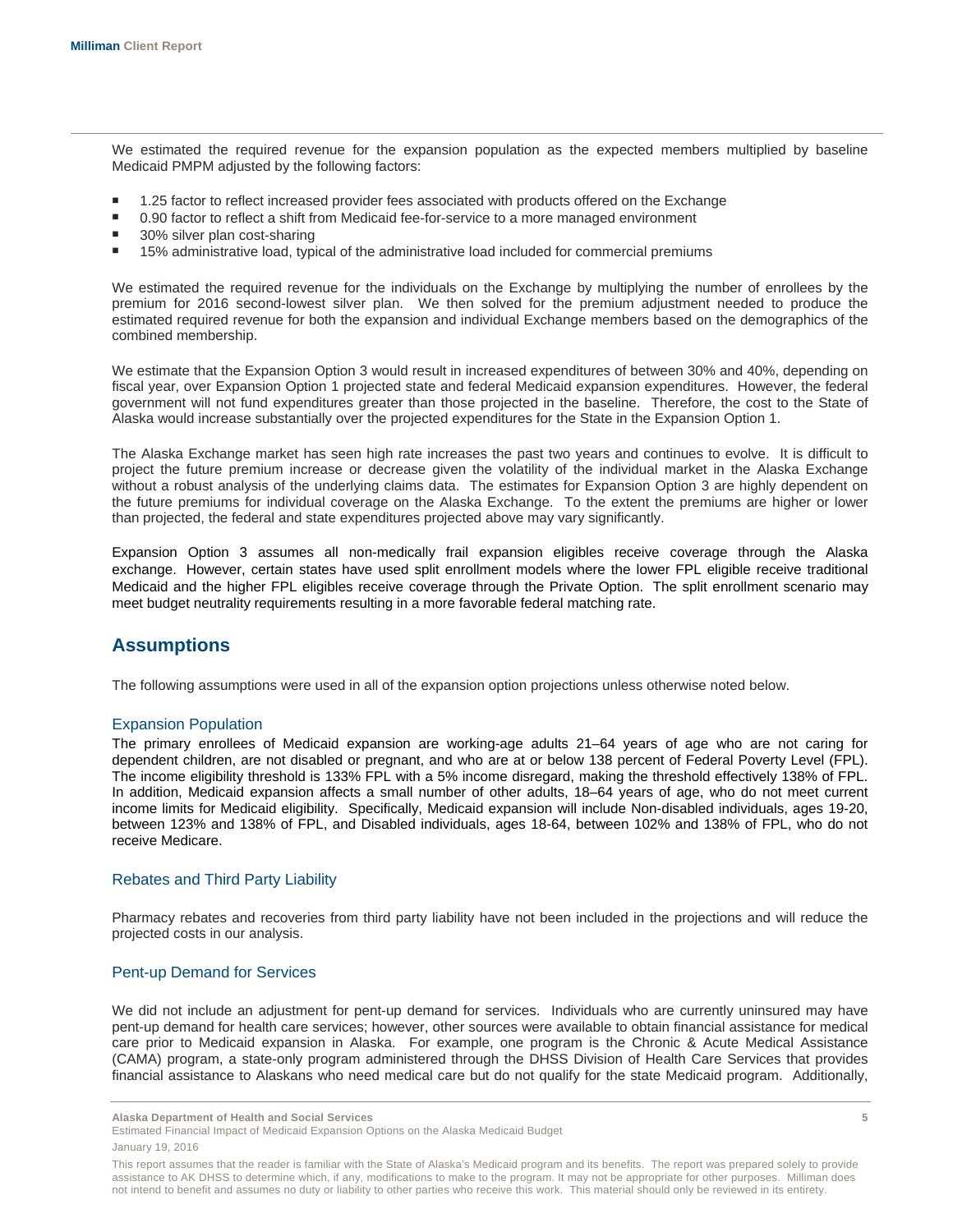an analysis of new enrollees to the Alaska Medicaid program over the last several years who were previously uninsured adults did not show increased utilization of services during the first few months of enrollment into the program.

Additionally, since there is a nine month time period lapse between the expansion implementation date and the start date of our projections, most pent-up demand will have occurred prior to our projection period. Based on these factors, we believe it is reasonable to not include an explicit adjustment for pent-up demand.

#### Utilization Trend

Certain utilization trends were applied to the calendar year 2014 base data by category of service to reflect the expectation of utilization differences between the base data and the baseline projection period. Trend rates were estimated based on industry experience for comparable programs and actuarial judgment. Table 1 illustrates the annual growth rates used to trend the base data to the midpoint of each fiscal year. The calendar year 2014 data has been adjusted before trending to reflect an explicit adjustment for emerging calendar year 2015 experience that primarily reflects increased utilization of recent break-through therapies such as those associated with hemophilia and Hepatitis C. Table 1a illustrates the adjustment made to the pharmacy data.

| Table 1<br>Alaska Department of Health and Social Services<br><b>Medicaid Redesign Initiatives</b><br><b>Utilization Trend</b> |          |          |          |          |          |          |          |  |  |
|--------------------------------------------------------------------------------------------------------------------------------|----------|----------|----------|----------|----------|----------|----------|--|--|
| 1H15*<br><b>FY2016</b><br><b>FY2018</b><br><b>FY2019</b><br><b>FY2017</b><br><b>FY2020</b><br><b>FY2021</b><br>Category        |          |          |          |          |          |          |          |  |  |
| Average Utilization - IP                                                                                                       | $0.00\%$ | $0.00\%$ | $0.00\%$ | $0.00\%$ | $0.00\%$ | $0.00\%$ | $0.00\%$ |  |  |
| Average Utilization - OP                                                                                                       | 2.00%    | 2.00%    | 2.00%    | 2.00%    | 2.00%    | 2.00%    | 2.00%    |  |  |
| Average Utilization - Prof                                                                                                     | 3.00%    | 3.00%    | 3.00%    | 3.00%    | 3.00%    | 3.00%    | 3.00%    |  |  |
| Average Utilization - Rx                                                                                                       | 3.00%    | 3.00%    | 3.00%    | 3.00%    | 3.00%    | 3.00%    | 3.00%    |  |  |
| Average Utilization - Other                                                                                                    | 1.00%    | $1.00\%$ | 1.00%    | 1.00%    | $1.00\%$ | 1.00%    | 1.00%    |  |  |

*\* Annualized trend shown*

| Table 1a                                               |                                 |  |  |  |  |
|--------------------------------------------------------|---------------------------------|--|--|--|--|
| <b>Alaska Department of Health and Social Services</b> |                                 |  |  |  |  |
| <b>Medicaid Redesign Initiatives</b>                   |                                 |  |  |  |  |
| <b>Pharmacy Adjustment</b>                             |                                 |  |  |  |  |
|                                                        | <b>One-Time Adjustment 2015</b> |  |  |  |  |
| Break-Through Therapy                                  | 5%                              |  |  |  |  |
|                                                        |                                 |  |  |  |  |

#### Allowed Charge Trend

We made an adjustment for the following items that are expected to impact the historical allowed charge:

- Expected rate rebasing
- Expected rate schedule increases and/or decreases
- Average allowed charge trend reflecting shift to higher acuity services

The assumed trend rate by category of service for average allowed charge that is attributed to these changes is outlined in Table 2.

**Alaska Department of Health and Social Services 6** 

Estimated Financial Impact of Medicaid Expansion Options on the Alaska Medicaid Budget

This report assumes that the reader is familiar with the State of Alaska's Medicaid program and its benefits. The report was prepared solely to provide assistance to AK DHSS to determine which, if any, modifications to make to the program. It may not be appropriate for other purposes. Milliman does not intend to benefit and assumes no duty or liability to other parties who receive this work. This material should only be reviewed in its entirety.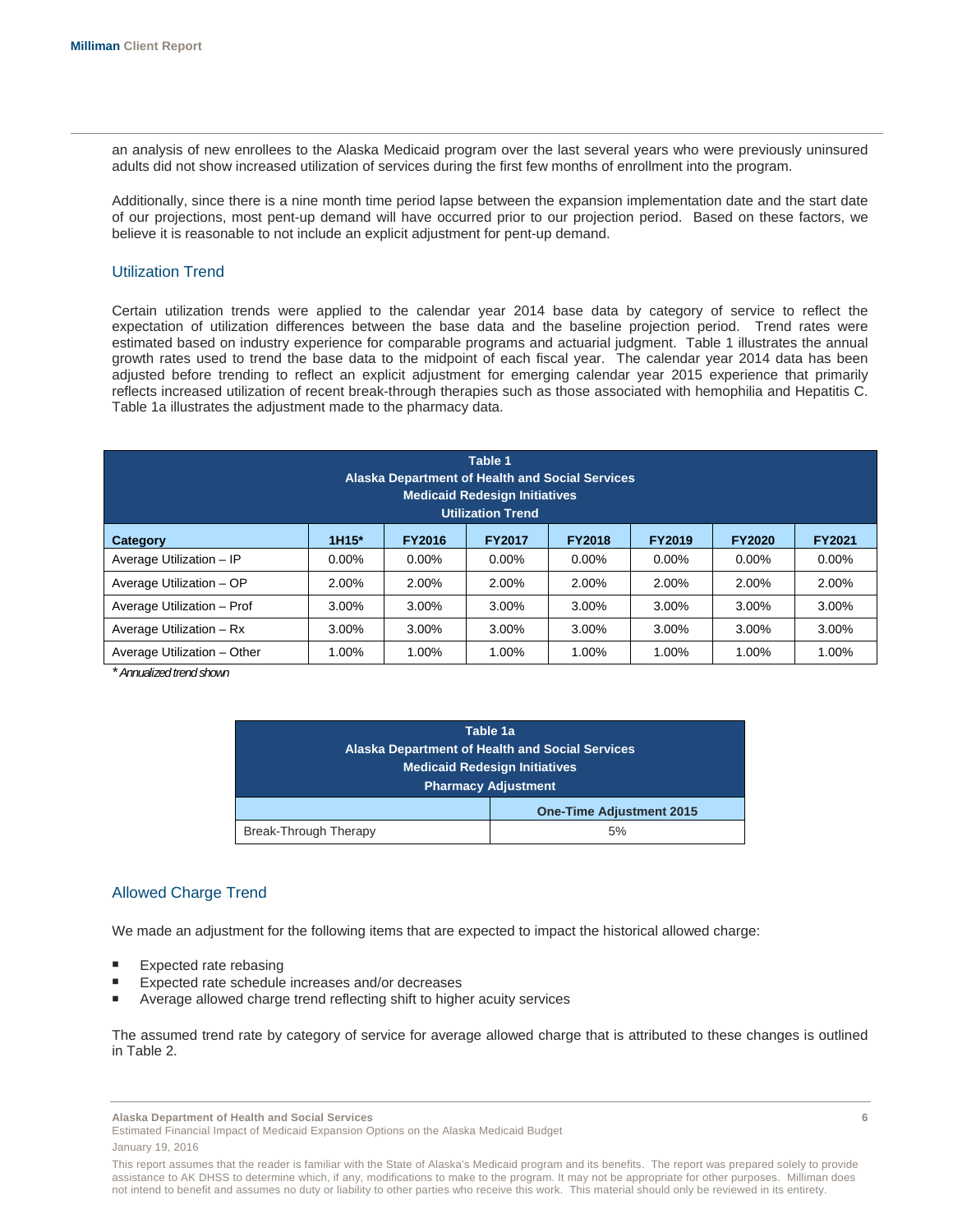| Table 2<br><b>Alaska Department of Health and Social Services</b><br><b>Medicaid Redesign Initiatives</b><br><b>Allowed Charge Trend</b> |                                                                                                               |       |       |       |       |       |       |  |
|------------------------------------------------------------------------------------------------------------------------------------------|---------------------------------------------------------------------------------------------------------------|-------|-------|-------|-------|-------|-------|--|
| Category                                                                                                                                 | <b>FY2019</b><br>1H2015*<br><b>FY2016</b><br><b>FY2017</b><br><b>FY2018</b><br><b>FY2020</b><br><b>FY2021</b> |       |       |       |       |       |       |  |
| Average Allowed Charge - IP                                                                                                              | 3.00%                                                                                                         | 3.00% | 1.00% | 1.00% | 1.00% | 1.00% | 1.00% |  |
| Average Allowed Charge - OP                                                                                                              | 4.00%                                                                                                         | 4.00% | 4.00% | 4.00% | 4.00% | 4.00% | 4.00% |  |
| Average Allowed Charge - Prof                                                                                                            | 1.00%                                                                                                         | 1.00% | 1.00% | 1.00% | 1.00% | 1.00% | 1.00% |  |
| Average Allowed Charge - Rx                                                                                                              | 5.00%                                                                                                         | 5.00% | 5.00% | 5.00% | 5.00% | 5.00% | 5.00% |  |
| Average Allowed Charge - Other                                                                                                           | 2.00%                                                                                                         | 2.00% | 2.00% | 2.00% | 2.00% | 2.00% | 2.00% |  |

\* *Annualized trend shown*

For Expansion Option 3, we assumed that average charge trends for service categories other than prescription drugs would be higher than the trends assumed for Expansion Options 1 and 2 due to the coverage being provided in the commercial market. We assumed that average charge trends for these service categories would be 2% higher on an annual basis in Expansion Option 3 than the trends assumed for Expansion Options 1 and 2.

#### Medicaid Provider Reimbursement

We assumed there would be no change in Medicaid provider reimbursement rates specific to the expansion population, except as noted under the Expansion Option 3. Each state establishes the reimbursement rate that will be paid to hospitals, physicians, pharmacies and other healthcare providers. Medicaid reimbursement rates are typically lower than those paid by Medicare and commercial health insurance carriers. In order to ensure access to the expansion population, some states have chosen to increase the Medicaid reimbursement rates. Alaska has historically paid Medicaid reimbursement rates that are higher than those for Medicare. Therefore, we believe it is reasonable to assume that the Medicaid reimbursement rates for the entire Medicaid program will remain consistent with current methodology.

#### Federal Medical Assistance Percentage

Table 3 below shows the Federal Medical Assistance Percentages (FMAPs) used to determine the federal share of the projected expenditures for the expansion population. Medical expenses for Alaska Natives receiving services at a tribal facility are eligible for 100% FMAP. Alaska Natives were identified based on their status in the enrollment data. We were also provided a list of Tribal Health Facilities to identify the facilities eligible for 100% FMAP. The combination of enrollment data and Tribal Health Facilities enabled us to project the FMAP separately for this population.

| Table 3<br><b>Alaska Department of Health and Social Services</b><br><b>Medicaid Redesign Initiatives</b><br><b>Federal Medical Assistance Percentage (FMAP)</b> |                |                |                |                |                |                |  |  |
|------------------------------------------------------------------------------------------------------------------------------------------------------------------|----------------|----------------|----------------|----------------|----------------|----------------|--|--|
| Category                                                                                                                                                         | <b>SFY2016</b> | <b>SFY2017</b> | <b>SFY2018</b> | <b>SFY2019</b> | <b>SFY2020</b> | <b>SFY2021</b> |  |  |
| Medical                                                                                                                                                          | 100.00%        | 97.50%         | 94.50%         | 93.50%         | 91.50%         | 90.00%         |  |  |
| Medical - Alaska Native at Tribal Health Facility                                                                                                                | 100.00%        | 100.00%        | 100.00%        | 100.00%        | 100.00%        | 100.00%        |  |  |
| Admin                                                                                                                                                            | 50.00%         | 50.00%         | 50.00%         | 50.00%         | 50.00%         | 50.00%         |  |  |

# **IV. OTHER IMPACTS NOT MODELED**

The following outlines additional financial impacts related to Medicaid expansion. The issues highlighted below *have not*  been included in the financial projections shown in our analysis.

**Alaska Department of Health and Social Services 7** 

Estimated Financial Impact of Medicaid Expansion Options on the Alaska Medicaid Budget

January 19, 2016

This report assumes that the reader is familiar with the State of Alaska's Medicaid program and its benefits. The report was prepared solely to provide assistance to AK DHSS to determine which, if any, modifications to make to the program. It may not be appropriate for other purposes. Milliman does not intend to benefit and assumes no duty or liability to other parties who receive this work. This material should only be reviewed in its entirety.